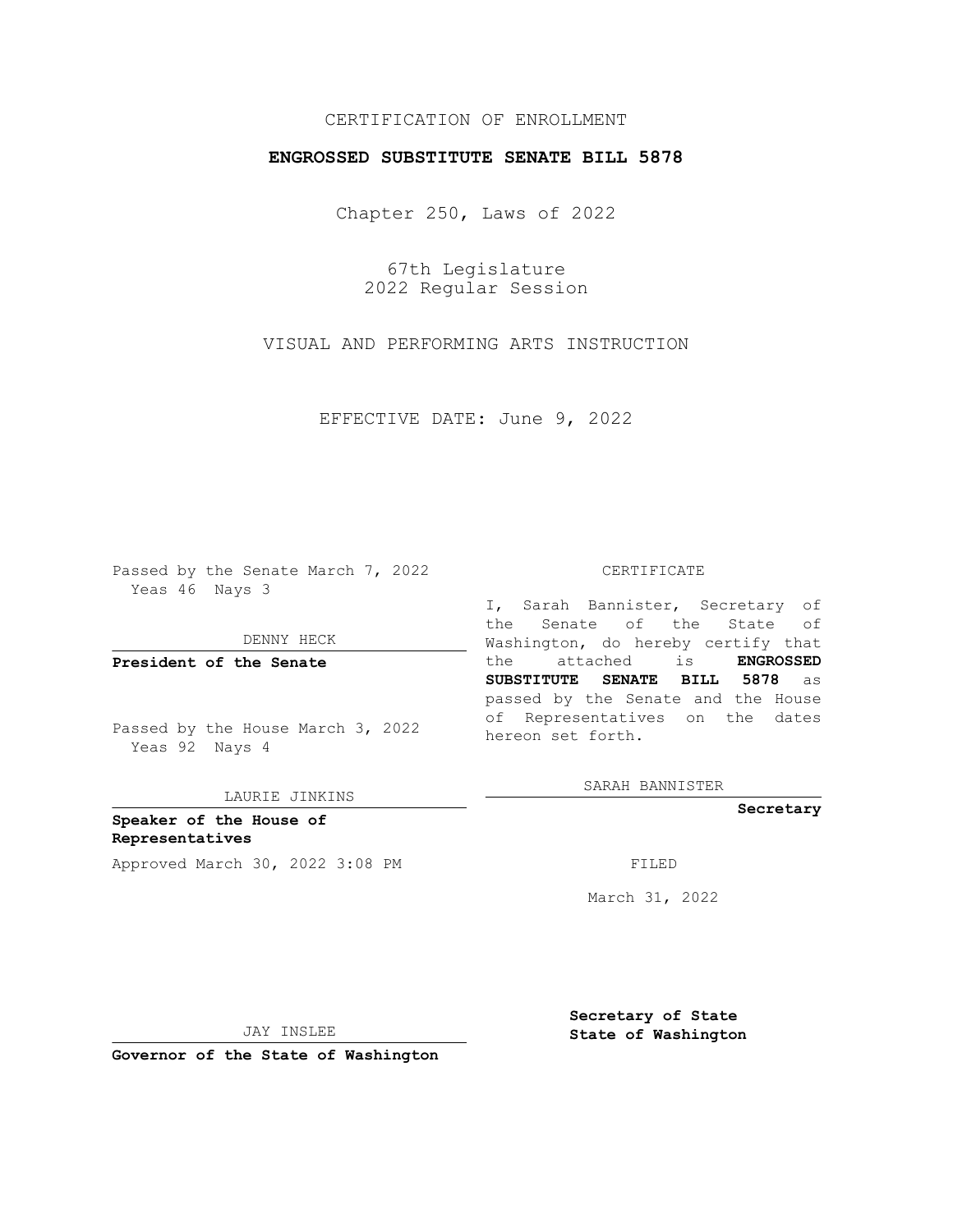### **ENGROSSED SUBSTITUTE SENATE BILL 5878**

AS AMENDED BY THE HOUSE

Passed Legislature - 2022 Regular Session

# **State of Washington 67th Legislature 2022 Regular Session**

**By** Senate Early Learning & K-12 Education (originally sponsored by Senators Rolfes, Wellman, Hunt, Lovick, Nobles, and C. Wilson)

READ FIRST TIME 01/31/22.

 AN ACT Relating to visual and performing arts instruction; amending RCW 28A.230.020; adding a new section to chapter 28A.230 RCW; adding a new section to chapter 28A.710 RCW; adding a new section to chapter 28A.715 RCW; and creating a new section.

BE IT ENACTED BY THE LEGISLATURE OF THE STATE OF WASHINGTON:

 NEW SECTION. **Sec. 1.** (1) Washington state has long led the way in creating arts education policy. Washington state was one of the first states to adopt visual and performing arts graduation requirements. Our state has a two-credit visual and performing arts graduation requirement, although the second credit may be waived in certain circumstances. Our state has also been a leader by formally declaring the arts including dance, music, theatre, visual arts, and media as core content areas in the definition of basic education. However, there is a very large gap between policy and practice in our state. While most high schools offer a range of arts courses, it is not uncommon for middle schools to offer only one of the arts, usually music, and for elementary schools to offer no formal arts instruction at all, during the regular school day. When arts instruction is offered, it is often as an extracurricular activity, a volunteer docent program, or as a program which meets far less often 21 than other core subjects do. Further, students who perform poorly on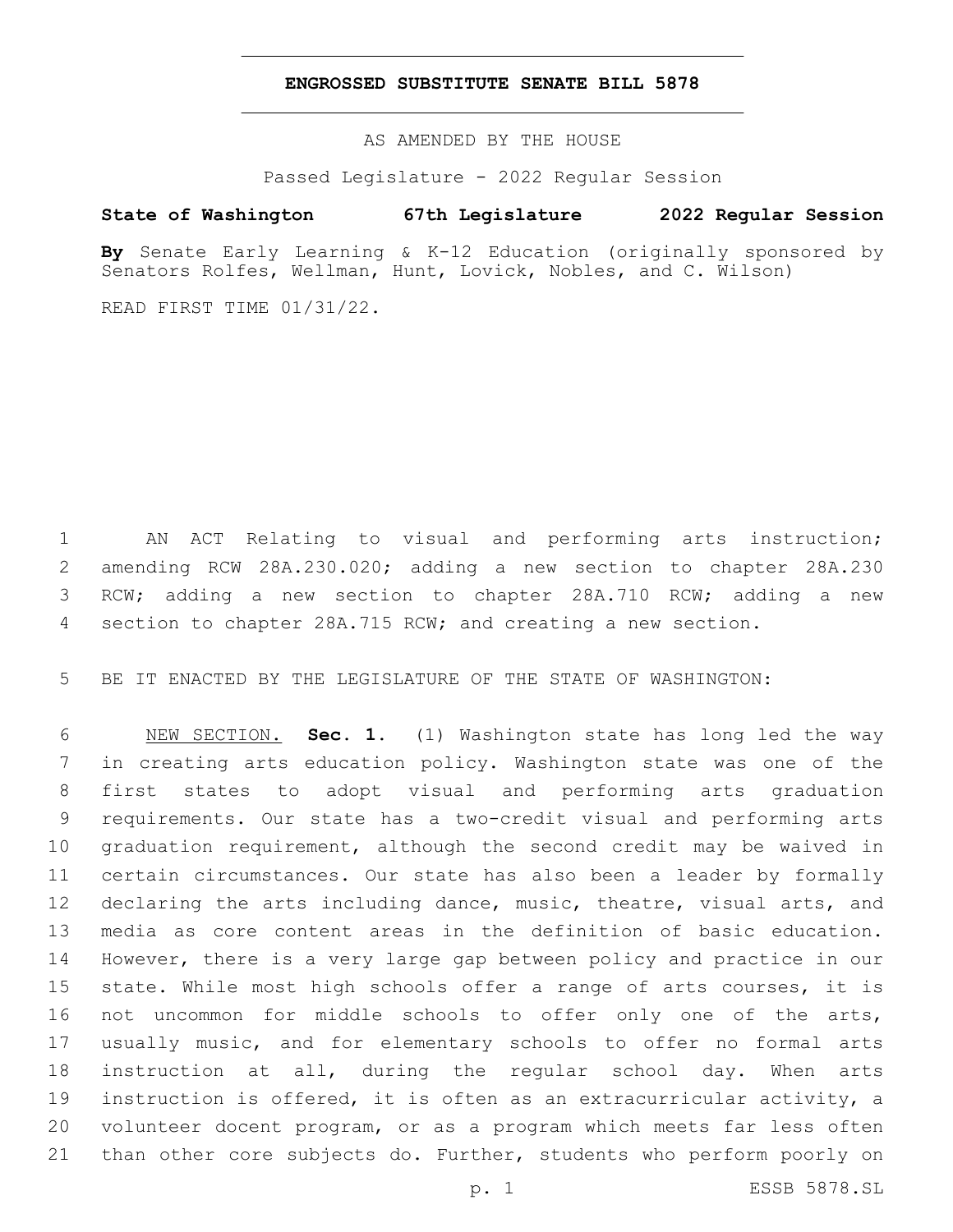standardized tests in math and English often have what little arts instruction they would normally receive taken away, in favor of remediation in the test subject areas. Our students who live in low socioeconomic areas tend to perform worse on standardized tests. As a result, poorer students in our state tend to be denied arts instruction at a higher rate than students from economically stable homes and neighborhoods. The evidence of the multiple benefits of arts education is voluminous and undeniable. The arts are not only a vehicle for doing better at other subjects; they have immense value in their own right and should be taught as stand-alone disciplines, 11 the way our laws and policies are written.

 (2) The legislature intends to clarify, for schools and school districts, the importance of arts education and to bring our schools' practices in line with our state and federal laws and policies, and the promises made to our communities, by ensuring formal instruction in the core disciplines of visual and performing arts for all Washington students, regardless of their family's socioeconomic status or the relative affluence of the neighborhood in which they live. The legislature recognizes and supports that the best practice is for basic education courses, including the arts, to be taught by certificated teachers who are qualified through an endorsement to teach in the subject area of the course. However, the legislature acknowledges that there is a shortage of arts endorsed teachers in Washington, so intends to allow arts instruction to also be provided by certificated teachers actively pursuing an endorsement in the 26 relevant arts discipline.

 **Sec. 2.** RCW 28A.230.020 and 2013 c 23 s 48 are each amended to 28 read as follows:

 All common schools shall give instruction in reading, handwriting, orthography, written and mental arithmetic, geography, 31 the history of the United States, English grammar, visual and 32 performing arts, physiology and hygiene with special reference to the effects of alcohol and drug abuse on the human system, science with special reference to the environment, and such other studies as may be prescribed by rule of the superintendent of public instruction. All teachers shall stress the importance of the cultivation of manners, the fundamental principles of honesty, honor, industry and economy, the minimum requisites for good health including the beneficial effect of physical exercise and methods to prevent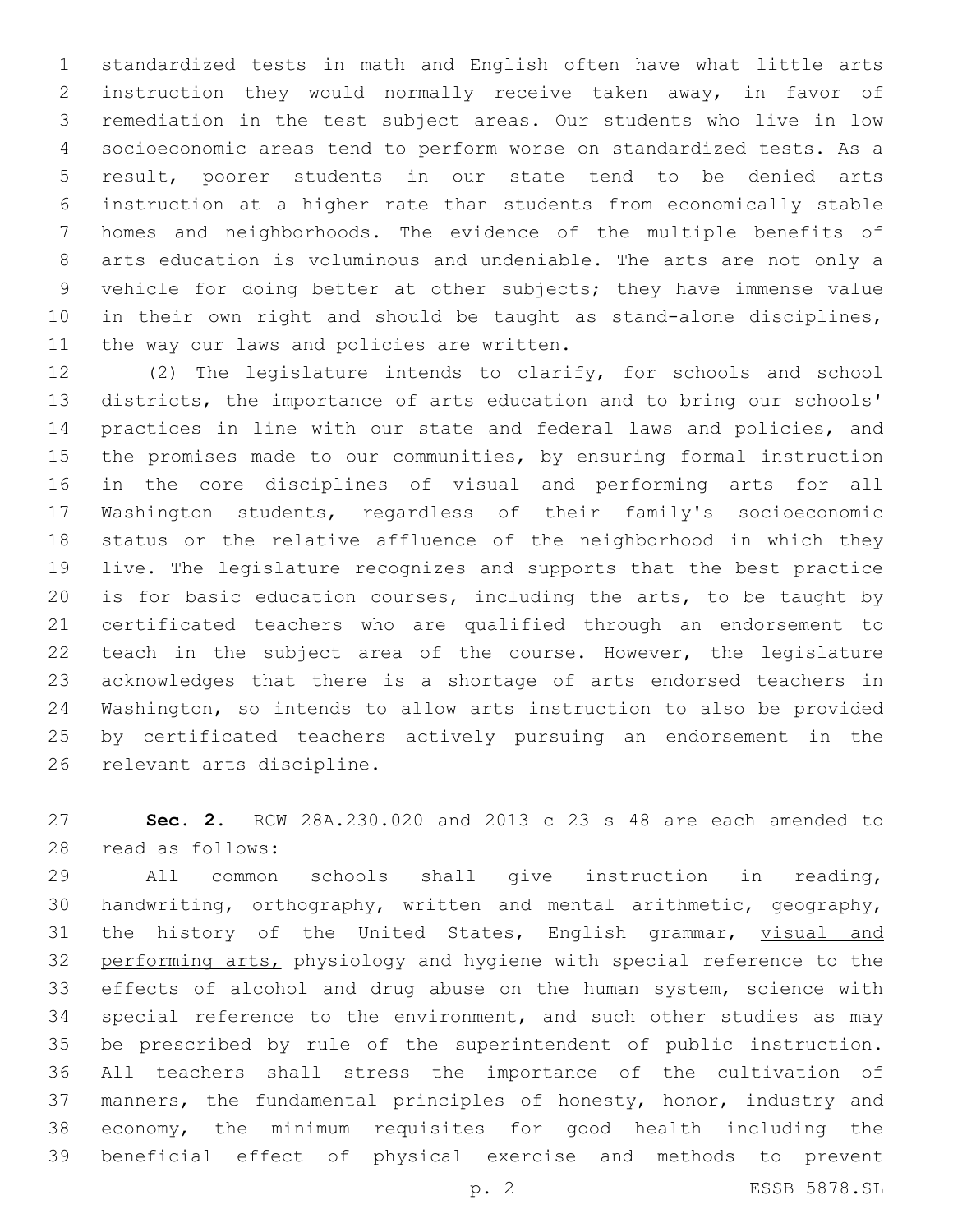exposure to and transmission of sexually transmitted diseases, and the worth of kindness to all living creatures and the land. The prevention of child abuse may be offered as part of the curriculum in 4 the common schools.

 NEW SECTION. **Sec. 3.** A new section is added to chapter 28A.230 6 RCW to read as follows:

 (1) Beginning with the 2023-24 school year, school districts with more than 200 enrolled students shall offer regular instruction in at least one visual art or at least one performing art, throughout the school year. Each student must receive instruction in at least one arts discipline throughout their elementary and middle education experience. For grades nine through 12, all students must be given the opportunity to take arts coursework each academic year.

 (2) Every student must have access to arts education, as part of basic education under RCW 28A.150.210. Arts instruction must be accessible by all students, in a manner that is commensurate with 17 instruction in other core subject areas.

 (3)(a) Except as provided in (b) of this subsection, arts instruction must be provided by either: A certificated teacher with an endorsement in the relevant arts discipline; or a certificated teacher actively pursuing an endorsement in the relevant arts 22 discipline.

 (b) A person holding a limited teaching certificate may provide arts instruction while either: (i) The school district recruits and hires a certificated teacher with the qualifications provided in (a) of this subsection; or (ii) the certificated teacher with qualifications provided in (a) of this subsection takes leave as provided in the school district's written leave policy required by 29 RCW 28A.400.300.

 (4) Instruction under this section must be solely for the arts discipline in the skills and craft of each specific arts discipline as their own end, rather than as a vehicle to enhance learning in any other nonarts subject area. If schools wish to integrate or infuse the arts into other subject matter, they must do so in addition to the regular, formal arts instruction required by this section.

 (5) The arts instructors in each school district, as subject matter experts, shall be consulted to determine which specific visual and performing arts courses to offer at given grade levels, so that instruction is properly aligned to state learning standards in the